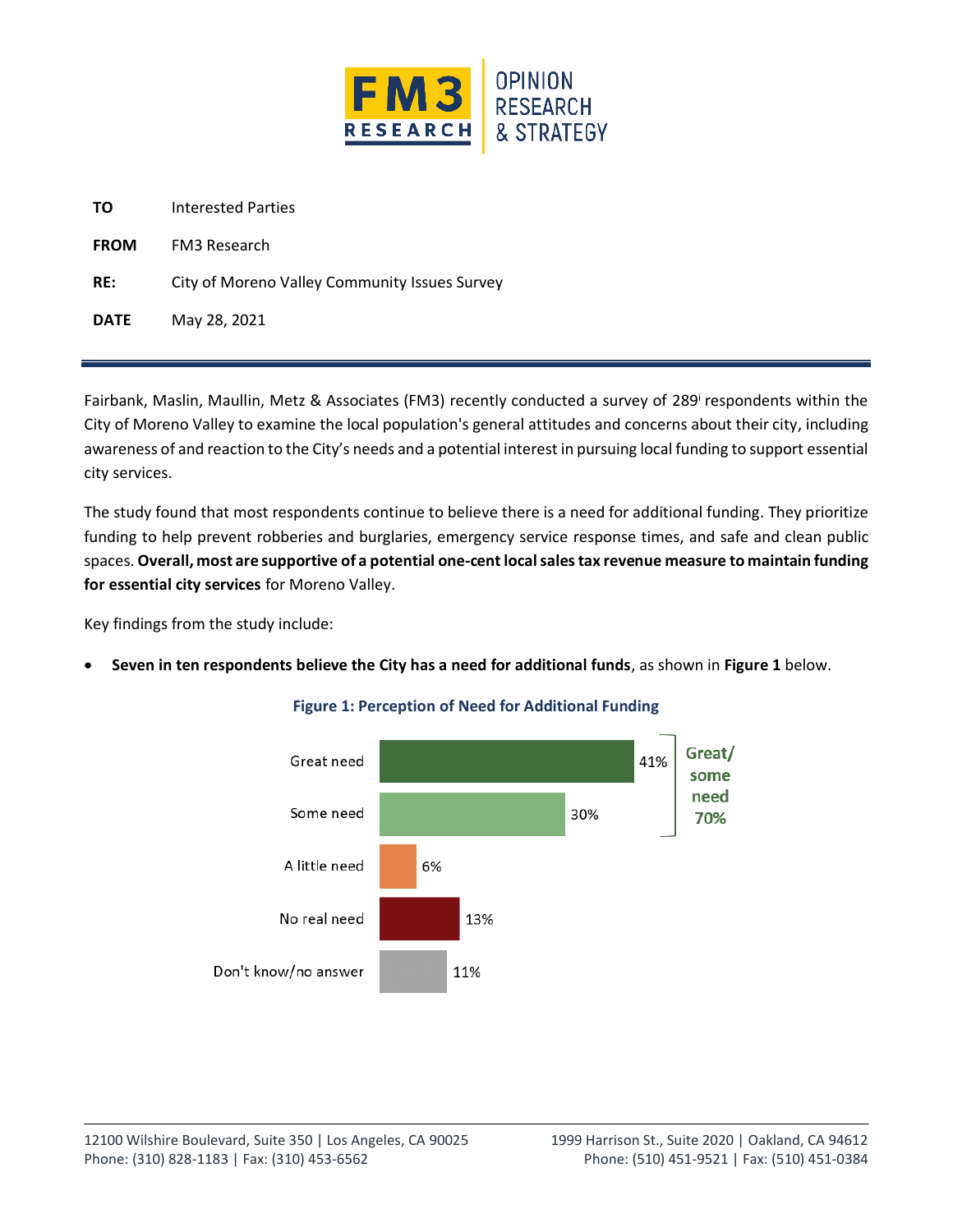

• **Respondents strongly prioritize maintaining public safety and roads, addressing homelessness, and maintaining programs and services that focus on youth.** See **Figure 2** below.

| <b>Services, Programs or Projects</b>                             | <b>Extremely/Very</b><br>Important |
|-------------------------------------------------------------------|------------------------------------|
| Preventing robberies and burglaries                               | 92%                                |
| Maintaining 911 emergency response times                          | 92%                                |
| Keeping public areas and parks safe and clean                     | 89%                                |
| Requiring all funds used locally                                  | 88%                                |
| Maintaining essential city services                               | 88%                                |
| Helping retain local businesses                                   | 86%                                |
| Maintaining gang and youth violence prevention programs           | 86%                                |
| Maintaining crime fighting programs                               | 85%                                |
| Repairing potholes and roads                                      | 84%                                |
| Maintaining fire engine service levels                            | 84%                                |
| Addressing homelessness                                           | 83%                                |
| Maintaining domestic violence prevention and enforcement programs | 83%                                |

• **More than two-thirds of respondents would support a potential simple majority requirement one-cent general sales tax measure**. Given language of a potential ballot measure, more than two-thirds (68%) said they would vote "yes" on a simple-majority-requirement, general-purpose measure to fund city services and infrastructure projects (see **Figure 3**).



## **Figure 3: Support for a Potential One-Cent General Sales Tax Measure**